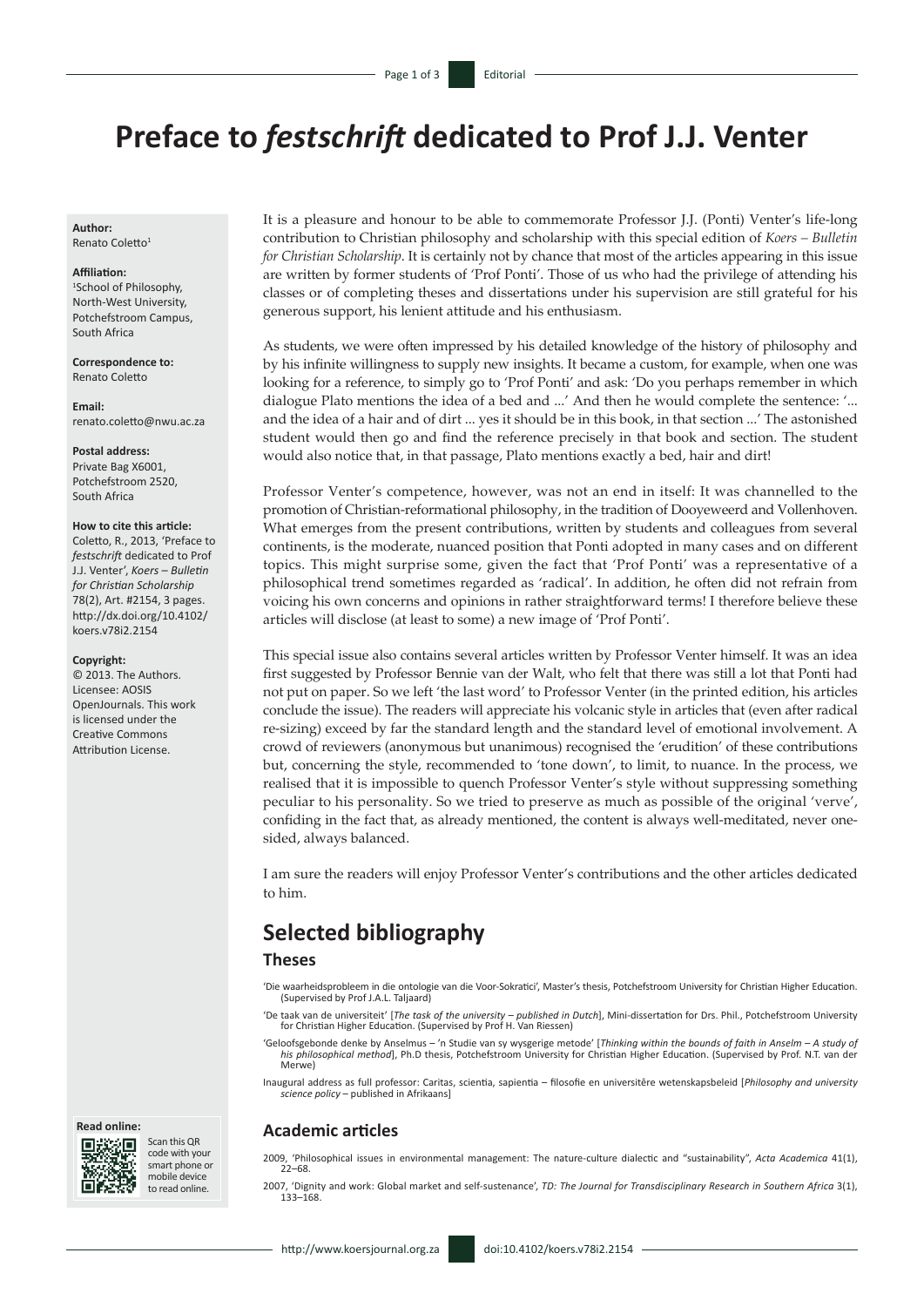- 2006, 'A creative humane university. Coping with the business model', *Koers Bulletin for Christian Scholarship* 71(2–4), 357–397.
- 2006, 'A human(e) uni-versity: Resisting scientism, technicism, and economism', *Koers Bulletin for Christian Scholarship* 71(1), 275–318.
- 2004, 'Human dignity and the objectification of the human being', *Analecta Husserliana* 79, 545–609.
- 2002, '"Nature", "law", "humanity": The rise of positivism: Quesnay, Turgot, Comte', *Acta Academica* 34(1), 1–55.
- 2002, 'Human dignity in weakness: Gabriel Marcel's conception of human dignity (versus Mussolini and Skinner)', *Analecta Husserliana* 74(1), 351–372.
- 2002, 'Economism: The debate about the universality claims of orthodox economics', *Analecta Husserliana* 76, 289–320.
- 2001, 'Early modern conceptions of "natural law"', *Acta Academica* 33(2), 1–39.
- 2000, 'How worldviews germinate: Genesis versus the occult worldviews', *Tydskrif vir Christelike wetenskap* 36(1/2), 37–76.
- 2000, '"Human dignity" as "rationality": The development of a conception, *Analecta Husserliana* 68, 129–159.
- 1999, 'The role of philosophy in the reformational Christian university', *Tydskrif vir Christelike Wetenskap* 35(3/4), 163–200.
- 1999, 'H.F. Verwoerd: Foundational aspects of his thought', *Koers Bulletin for Christian Scholarship* 64(4), 415–442.
- 1999, '"Modernity": The historical ontology', *Acta Academica* 31(2), 18–46.
- 1998, 'Metodebesinning in die *Proslogion* van Anselmus Cantuariensis', *The SA Journal of Medieval and Renaissance Studies* 8(1), 1–22.
- 1997, 'Mechanistic individualism versus organistic totalitarianism', *International Journal for Ultimate Reality and Meaning* 20(1), 41–60;
- 1997, 'Filosofie en wetenskapsbeleid: Caritas, scientia, sapientia', *Koers Bulletin for Christian Scholarship* 62(4), 447–474.
- 1997, 'Metodepraktyk in die '*Proslogion* van Anselmus Cantuariensis', *The SA Journal of Medieval and Renaissance Studies* 7(1), 1–28.
- 1997, 'Road-signs to "creativity"', *Analecta Husserliana* 53, 3–27.
- 1996, 'Metodebesinning in die *Monologion* van Anselmus Cantuariensis', *The SA Journal of Medieval and Renaissance Studies* 6(1), 1–37.
- 1996, 'Conceiving conflict/competition: Gripped by a world-picture: C. Darwin, D. H. Lawrence, F.A. von Hayek', *Analecta Husserliana* 48, 205–248.
- 1996, 'World-picture, individual, society', *Neohelicon* 23(1), 175–200.
- 1995, 'Metodepraktyk in die *Monologion* van Anselmus Cantuariensis', *The SA Journal of Medieval and Renaissance Studies* 5(1), 1–47.
- 1994, 'A reformationally Christian university basis at work', *Orientation: International Circular of the PU for CHE* (71/74), 260–294.
- 1994, 'Transforming society', *Orientation: International Circular of the PU for CHE* (71/74), 295–336.
- 1992, 'Reason, survival, progress in eighteenth century thought', *Koers Bulletin for Christian Scholarship* 57(2), 189–214.
- 1992, 'From machine-world to God-World: World pictures and world views', *Koers Bulletin for Christian Scholarship* 57(2), 189–214.
- 1988, 'The strategy of the bomb and the jaw: The relation between violence, ideology and negotiation', *Orientation: International Circular of the Potchefstroom University* (50/51), 138–146.
- 1988, 'Transformation of society in the Kairos Document', *Orientation: International Circular of the Potchefstroom University* 48(March), 104–118.
- 1986, 'The vital importance of Christian education at all levels for the Southern African society', *Orientation: International Circular of the Potchefstroom University* (43), 21–43.
- 1986, 'Resensie: B. Duvenhage, Die Afrikaanse karakter en Christelike roeping van die PU vir CHO, Die Potchefstroomse Universiteit', *Koers Bulletin for Christian Scholarship* (51), 245–248.
- 1984,'Kernprobleme van die wetenskapsmetodologie', *Koers Bulletin for Christian Scholarship* 49(1), 23–57.
- 1983, 'Rasionaliteit by Anselmus van Kantelberg', *Humanitas* (HSRC) 9(1), 1–14.
- 1982, 'Het filosofie en vakfilosofie enige betekenis vir beroepsopleiding?', *Koers Bulletin for Christian Scholarship* 47(2), 95–110.
- 1978, 'Akademie en politiek', *Koers Bulletin for Christian Scholarship* 43(2), 317–329.
- 1978, 'Die didaktiek van die wysbegeerte as universitêre vakgebied', *Perspektief* 17(2),  $21 - 62$ .
- 1977, 'Die universiteit en die toekoms', *Perspektief* 16(2), 73–99.
- 1977, 'Tension in the Christian university', *Koers Bulletin for Christian Scholarship* 42(4), 301–312.
- 1975, 'Yesterday and today: The task of the university', *Koers Bulletin for Christian Scholarship* 40(4–6), 402–424.
- 1969, 'Die filosofis Antoine de St. Exupery', *Perspektief* 8(2/3), 3–45.

## **Contributions to books and brochures**

1995, 'Ontologie, representasie en metode', in H.M. Viljoen (red.), *Metodologiese implikasies van enkele representasie-opvattings vir literatuurstudie*, bl. 129–228, RGN, Pretoria.

- 1994, *Transformasie van die samelewing*, Instituut vir Reformatoriese Studies, Potchefstroom.
- 1991, 'Retrospect', in B.J. van der Walt (ed.), *Cultural diversity in Africa,* pp. 243–247, Instituut vir Reformatoriese Studies, Potchefstroom.
- 1990, ''n Filosofiese perspektief op die New Age beweging', in B.J. van der Walt (red.), *Die New Age-Beweging,* pp 51–75, Instituut vir Reformatoriese Studies, Potchefstroom.
- 1987, 'Gesag aan die Universiteit', in B.J. van der Walt (red.), *Venster op die Universiteit*, bl. 108–131, Instituut vir Reformatoriese Studies, Potchefstroom.
- 1987, 'Die universiteit: Sy wortels en sy wese', in B.J. van der Walt (red.) *Venster op die Universiteit,* bl. 1–15, Instituut vir Reformatoriese Studies, Potchefstroom.
- 1987, *Samelewingsverandering in die Kairos-dokument: 'n Reformatoriese kommentaar op die Kairos-dokument*, Instituut vir Reformatoriese Studies, Potchefstroom.
- 1984, 'Die strategie van die bom en die bek: Oor geweld, ideologie en onderhandeling*',* in B.J. van der Walt (red*.*)*, Die ideologiese stryd in Suider-Afrika,* bl. 86–93, Instituut vir Reformatoriese Studies, Potchefstroom.
- 1984, *Die behoefte aan en dringende noodsaaklikheid van Christelike universitêre opleiding vir bruin en swart Suider-Afrikaners*, Instituut vir Reformatoriese Studies, Potchefstroom.
- 1978, 'De grondslag van een (christelijke) Universiteit', in A. Th. Bruggemann-Kruijff,<br>B. Voorsluis & O.K. Zijlstra (reds.), De taak van de universiteit: Wijsgerige opstellen<br>over de universiteit, bl. 164–215, Assen, Amst
- 1978, 'De taak van de universiteit (Wetenschap, opleiding, vorming: Universiteit en samelewing; Taak en doel van die Universiteit', in A. Th. Bruggemann-Kruijff, B. Voorsluis & O. K. Zijlstra (reds.), De taak van de univer
- 1978, 'De taak van de universiteit in historisch perspectief', in A. Th. Bruggemann-Kruijff, B. Voorsluis & O. K. Zijlstra (reds.), *De taak van de universiteit: Wijsgerige opstellen over de universiteit,* bl. 5–37, Assen, Amsterdam.

#### **Popular articles**

- 1997, 'Die universiteit: Wie se en watse besigheid?', *Woord en Daad/Word and Action* 362, 9–13.
- 1993, 'We have had enough!', *Woord en Daad/Word and Action* 33(344), 3–4.
- 1993, 'Pressure on authorities', *Woord en Daad/Word and Action* 33(345), 9–10.
- 1992, 'Gekonkel in die donker: Die etiek van vertroulikheid', *Woord en Daad/Word and Action* 32(340), 4–5.
- 1991, 'Modern technology and the death of culture', *Woord en Daad/Word and Action*  $31, 4-5.$
- 1991, 'Everything!!! under control (In our violent country)', *Woord en Daad/ Word and Action* 31, 7–9.
- 1989, 'Polarisasie en gesprek', *Woord en Daad/Word and Action* 29, 1–3, 15.
- 1989, 'Moord op universiteite?', *Woord en Daad/Word and Action* 29, 11–13.
- 1988, 'The bishop of Rome among us', *Woord en Daad/Word and Action* 28, 1–3.
- 1988, 'Rubicon III', *Woord en Daad/Word and Action* 28, 1–2, 14.
- 1988, 'Universiteit en staat', *Woord en Daad/Word and Action* 28, 9–12.
- 1988, ''n 50/50 koalisie tussen blank en swart?', *Woord en Daad/Word and Action*  $28, 2.$
- 1987, 'Kenneth Kaunda: 'n Portret', *Woord en Daad/Word and Action* 27, 13–15.
- 1985, 'Geslote eredienste? Kettery', *Woord en Daad/Word and Action* 25, 6–8.
- 1983, 'Die posisie van die Christenstudent aan die "swart" Universiteit', *Woord en Daad/Word and Action* 23, 2–3.
- 1969, 'Simpatiek nogtans krities', *Perspektief* 8(1), 83–89.
- 1969, 'Dialektiek en antitese', *Die Besembos,* PU-studentejaarblad (wenartikel vir die jaar).

#### **Translations**

All of these translations to be found at<http://www.pontiventer.yolasite.com>

- 2013, Uniale Omsendbrief, Pretoria, 3/7/41, deur komdt-genl. dr. J.F.J. van Rensburg. (A document of the *Ossewabrandwag*. Bilingual translation with introduction)
- 2013, Marx, K. & Engels F., *Namens die werkersklas bely ons* … *In the name of the working class we confess* …, Vraagteken Uitgewers, Potchefstroom. (Bilingual translation with introduction and marginal remarks)
- 2013, Comte, A., *Oor taal*. (Translated to Afrikaans from: *Système de politique positive* [Bande II en III; 1851–54], Text selected in French by Jean-Marie Tremblay, [http://](http://www.uqac.uquebec.ca/zone30/Classiques_des_sciences_sociales/index.html) [www.uqac.uquebec.ca/zone30/Classiques\\_des\\_sciences\\_sociales/index.html](http://www.uqac.uquebec.ca/zone30/Classiques_des_sciences_sociales/index.html))
- 2012, Anselmus, *Proslogion*. (Logically explained translation in Afrikaans)
- 2012, Mussolini, B & Gentile, G., 'Ek is altyd reg' sê Broeder Leier; Skuus: Koningin By (geslagsgelykheid). (Translation into Afrikaans with bilingual commentary. Plus the earliest translation into English of the Mussolini essay, from Mussolini, B. 1928, *La dottrina del fascismo* [[http://litgloss.buffalo.edu/mussolini/text.shtml\]](http://litgloss.buffalo.edu/mussolini/text.shtml))
- 2011, Van willehond tot mens: Menslike vooruitgang as wêreldnatuurgeskiedenis,<br>drie essays, Vraagteken Uitgewers, Potchefstroom. [Translation from German into<br>Afrikaans with philosophical introduction and annotations, from *Was ist Aufklärung*; *Mutmasslicher Anfang der Menschengeschicte*, in Kant, Werke